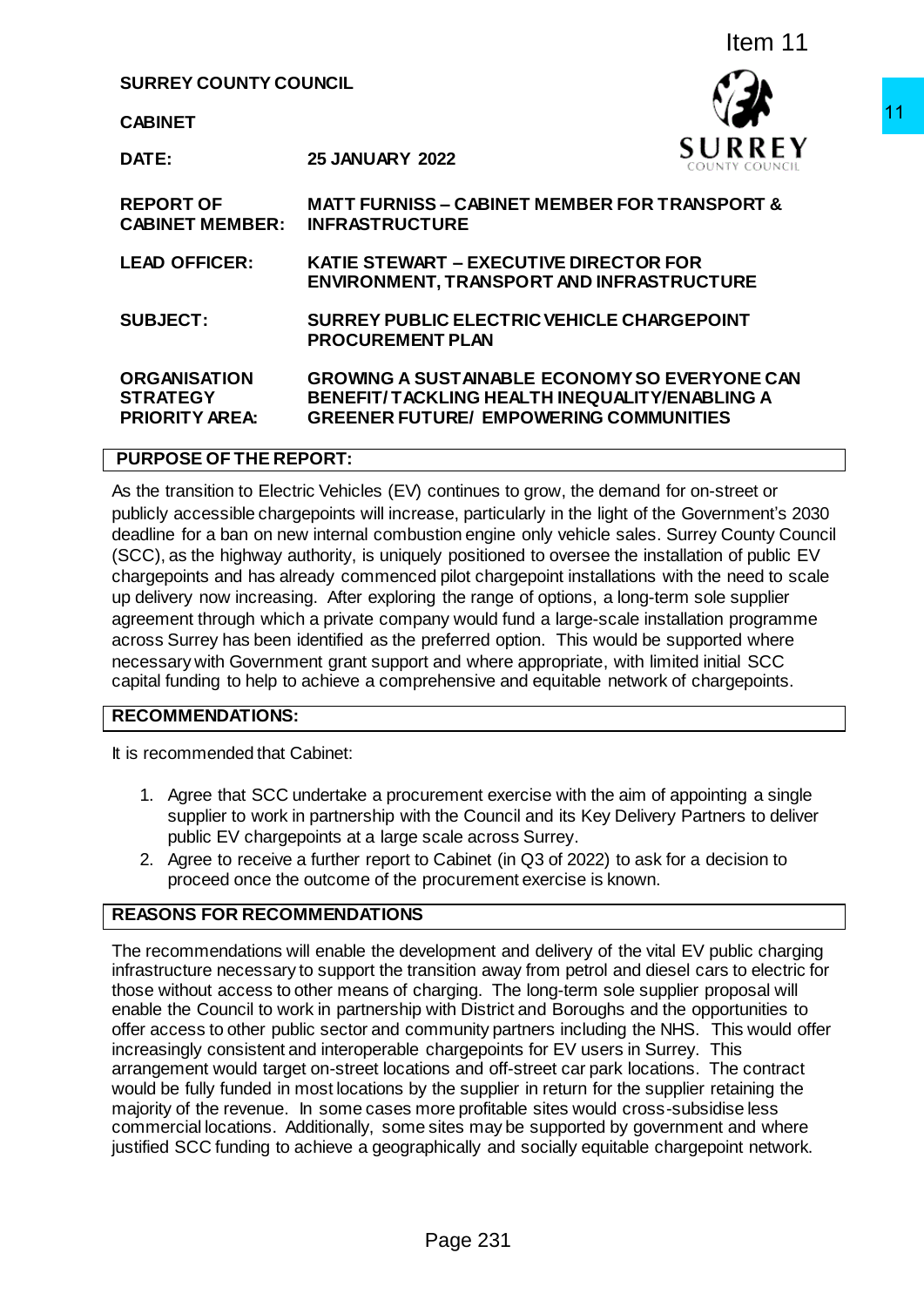#### **EXECUTIVE SUMMARY:**

#### **Background**

- 1. Against the background of the Government announcing a ban on the sale of new petrol and diesel cars by 2030 and hybrid petrol and diesel cars by 2035, the availability of the charging facilities for electric vehicles is ever more important. This will form one important strand of Surrey's Climate Change Delivery Plan with its ambition of reaching our goal of net zero carbon emissions as a county by 2050. The SCC's Electric Vehicle Strategy of 2018 set out a core aim of delivering a Surrey-wide approach to encourage the transition from petrol and diesel vehicles to electric vehicles as part of a sustainable transport system. 11<br>
Background<br>
11 Against the background of the Government and the Amplit and the Schots by 2003 and Myridi petrol and changing facilities for electric vehicles is ever<br>
11 changing facilities for electric vehicles is eve
	- 2. Transport Contributes 41% of 6.5 million kt of emissions from Surrey. The Climate Change Delivery Plan approved by Cabinet in October 2021 sets out targets to reduce 16% to 31% of transport emissions from private vehicles and 16% to 31% from freight vehicles by 2025. Reducing these emissions by supporting infrastructure for zero emissions vehicles like chargepoints is key to enable this reduction.
	- 3. To that end, Surrey's draft Local Transport Plan 4 has identified as one of its top priorities improving emissions intensity and the energy efficiency of vehicles, specifically to promote zero emissions and smaller vehicles. As the highway authority, SCC is in a unique position to deliver public chargepoints on-street where a need exists and provide contractual access to many other organisations for car park installations.
	- 4. Early adopters of EVs have generally had provision to charge whilst parked off-street at home. Further, the private sector are delivering many chargepoints which provide mainly top up charging at destinations such as supermarkets and a number of rapid charging hubs for in-journey charging. However, as demand for electric vehicles grows, the estimated 40% of UK households that do not have off-street parking require additional support through the provision of accessible public chargepoints in their locality.
	- 5. Research commissioned by the Council in 2020 highlighted the forecast demand of up to 10,000 public EV chargepoints in Surrey by 2030 and identified a number of potential business models for delivery of a proportion of these public EV chargepoints by local authorities.
	- 6. Since that time, SCC has been building experience in delivery of public EV chargepoints through pilot EV chargepoint installations in a Local Enterprise Partnership scheme which is expected to achieve almost 80 chargepoints by the end of Q1 of 2022. Further chargepoints are the subject of a grant application to Government through its On Street Residential Chargepoint (ORCS) fund which provides up to 75% of funding for chargepoints installed in areas close to residences without off street parking. It is hoped this will deliver more than a further 100+ chargepoints in 2022.
	- 7. The main finding of our pilot projects is that if we maintain or even increase this current rate of installation in coming years based on this more ad hoc model, it will not achieve the scale of increase in public chargepoints required. A more ambitious approach is therefore needed.
	- 8. Following soft market testing with a wide range of chargepoint operators, discussions with pioneer local authorities around England and using the business models identified in the 2020 research report, the SCC EV project team undertook a strategic options assessment to advise on the best way forward.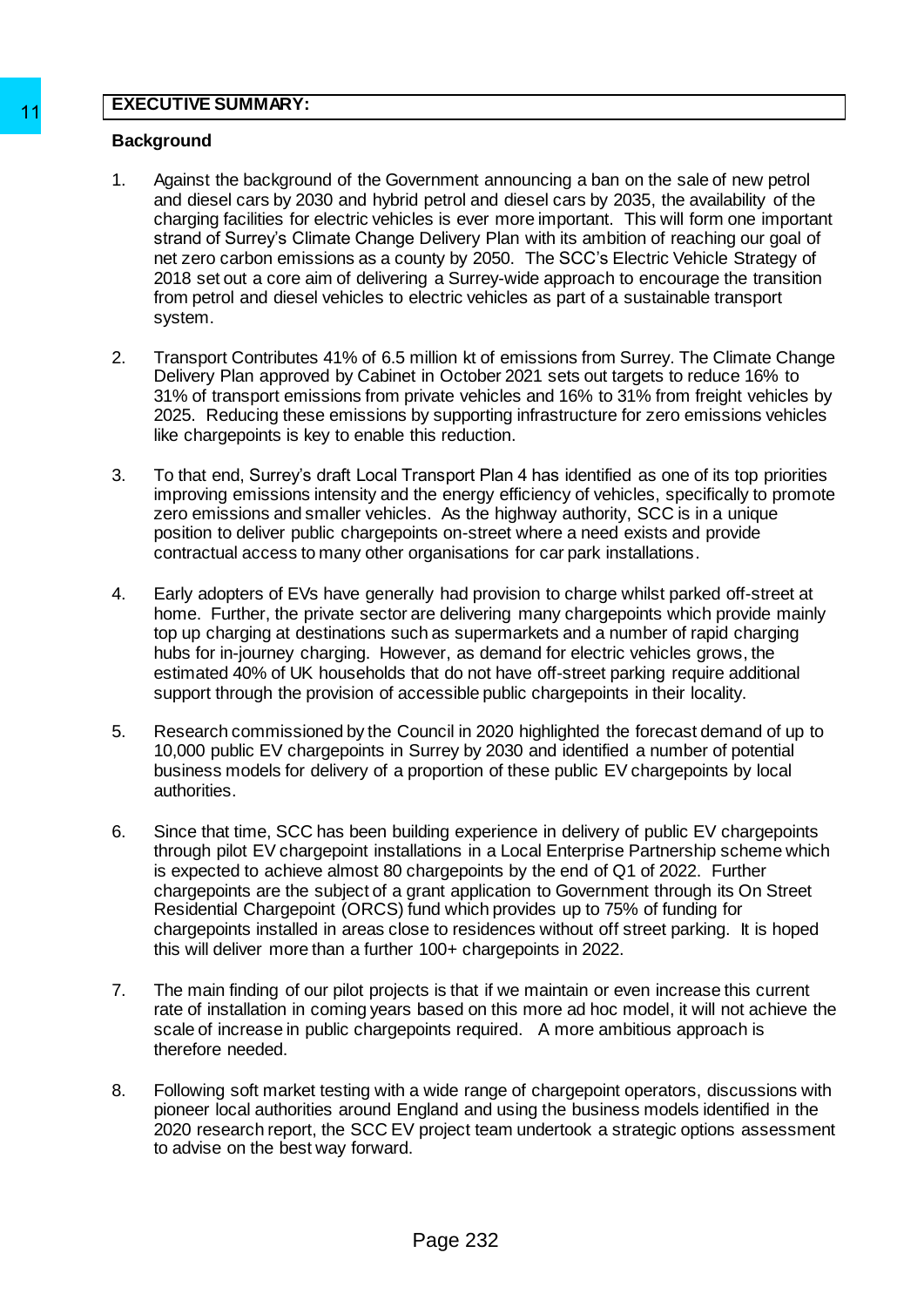## **Surrey Public EV Chargepoint Roll Out – Option Selection**

- 9. The Strategic Option Assessment, see Annex 1, was conducted in May 2021 to support decision making on the nature of the business model most likely to deliver a mass roll out of EV chargepoints. Experience of existing service arrangements and political and cultural preferences can often influence perceptions of future service delivery models. To mitigate against undue bias, the EV project team along with a broad range of other experienced stakeholders were asked to evaluate the potential future service models for the establishment of a public EV chargepoint network. The busine streament and order of the conditions in the paper and the paper and a conditions of thus served are an associated in the business model most likely to deliver a mass roll out also<br>designs of thure service deliv
- 10. The appraisal was carried out through Orbis Procurement in association with Proving Services (based at Cranfield University).
- 11. The models part funded by either single or multiple private sector suppliers ranked highest. There was a consensus that these options would significantly reduce the investment required by the Council, provide the flexibility of approach needed to best meet the changing needs and behaviours of residents whilst retaining the appropriate level of Council control and potential for income generation.
- 12. The assumption was made that 'part funded' could mean obtaining a significant contribution through Government funding, currently in the form of the On-street Residential Charging Scheme; in addition, there is the option of the Council committing to providing part capital funds itself.
- 13. Through research and outreach to other local authorities, officers were made aware of a relatively advanced plan by a neighbouring authority to procure a sole concession for a large scale EV chargepoint roll out in which Surrey could participate. However, despite the arrangement offering a generally good fit for our purposes, our due diligence process revealed a risk that the contract ceiling value was not sufficient for our needs which guided against taking this route.
- 14. That said, investigating this concession arrangement showed that a range of chargepoint equipment can be effectively procured through a single supplier rather than more complex arrangements of operating multiple contracts to achieve the same goal.
- 15. The nature of the partnership and the specification of the concession investigated demonstrated that a long-term sole supplier agreement can offer good commercial and delivery terms, which supports the assessment that the part funded sole long-term arrangement meets Surrey's needs.

## **Rationale and Structure of Proposed Sole Supplier Long Term Arrangement**

- 16. The fundamental benefit of a county-wide sole supplier long term arrangement is the opportunity to scale up installation numbers far beyond the capability of SCC alone.
- 17. Under this arrangement Surrey County Council would be the lead party with any participating Borough or District named as a Key Delivery Partner. Other Collaborating Organisations with suitable public sector or community car parking locations including the NHS could also participate.
- 18. In addition to this core benefit, the arrangement also offers lower risk than other potential models, given that it allows the Council to outsource delivery to an organisation that is commercially driven to meet demand.
- 19. The supplier would typically fully fund, operate and maintain Fast (7KWH or 22KWH) and a more limited number of Rapid (50+KWH) chargepoints across Surrey. Chargepoint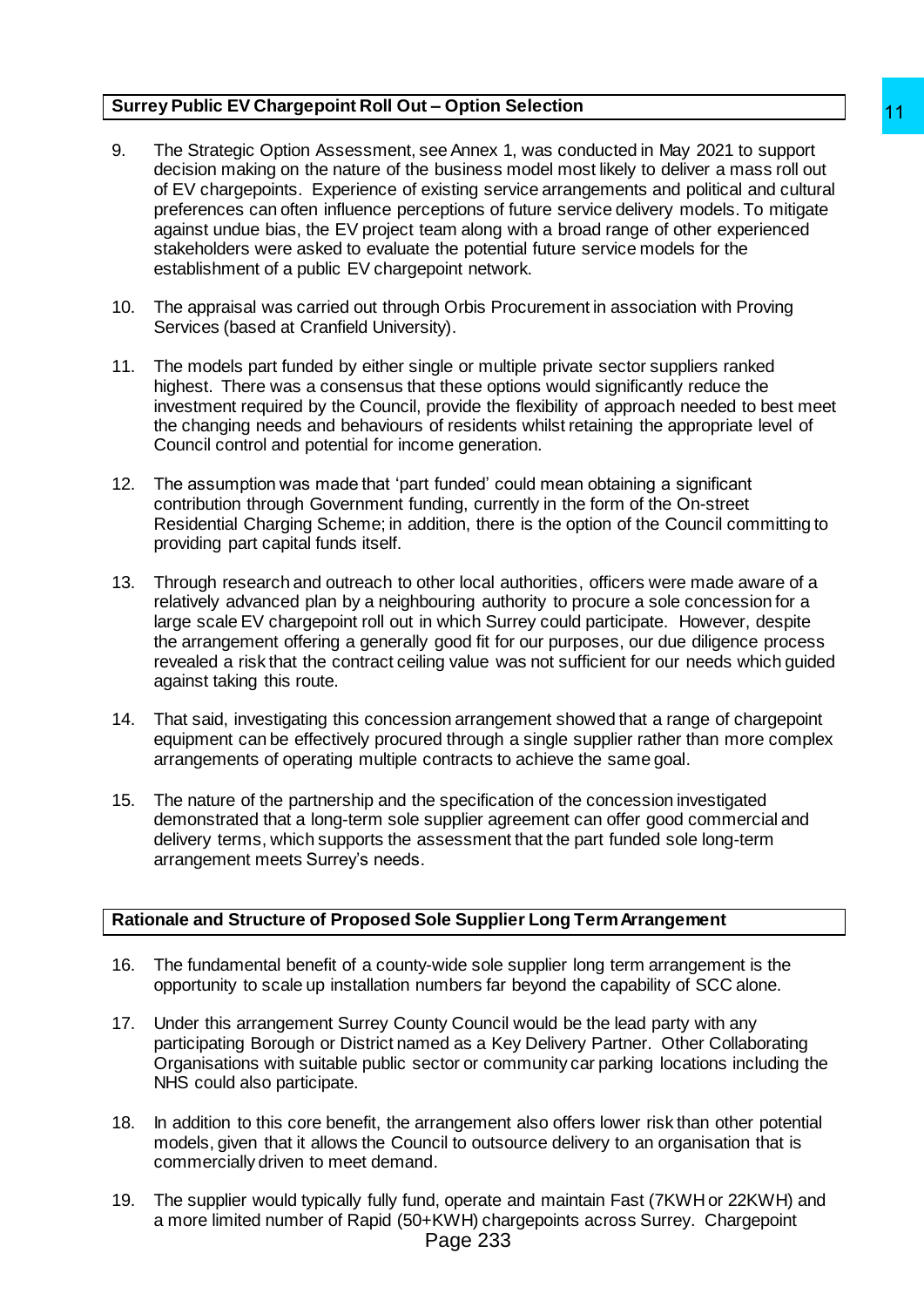locations will embrace a range of needs from town centre visitors and shoppers to on street residential charging, these will be both on-street and in car parks. Flexibility would be included to enable the provision of alternative chargepoint equipment where suitable and the ability to adopt new chargepoint technologies as they become available.

- 20. There would be a requirement for the supplier to propose a blended approach of chargepoint sites covering less commercially attractive locations to achieve a comprehensive and socially equitable network.
- 21. During the first year of the arrangement a long term, Network Delivery Plan would be developed by the supplier under the close management and cooperation of SCC and all other partners. Councillors and residents would be encouraged to engage in this process by proposing EV chargepoint locations. The plan, to be approved by the Strategic Management Board (see para 31) after one year, would continue to be iterated over the lifetime of the contract.
- 22. The Council will seek government grant funding and will consider contributing from the Council's own capital pipeline, subject to the case being made for this funding once a chargepoint network plan is developed.
- 23. The equipment would have to demonstrate discreet and attractive design, ease of use, and durability.
- 24. Tariffs would be subject to competition but are expected to be at or below market average for the duration of the contract. Tariff changes will have to be proposed to and reviewed by the Strategic Management Board, see para 31.
- 25. Although operated by the supplier on a commercial basis, the County and Key Delivery Partners would receive a share of gross revenues. The proportion of revenue return would be the subject of the competitive tender.
- 26. The proportion of on-street and car park chargepoints would be a matter of ongoing assessment and network planning.
- 27. The maximum contract term of operation is yet to be decided but it is expected to be no longer than 15 years extendable by a further 5 years. This length of term would offer sufficient return on investment for a supplier to offer the necessary commitment to the scale required. It may be possible to include an earlier break point for new chargepoint installations allowing existing chargepoints to be operated for the full term of the contract whilst offering the flexibility of being able to select an alternative supplier.
- 28. The supplier would be responsible for all management, maintenance and necessary technology upgrades both of the chargepoint equipment and user interface software.
- 29. The arrangement would offer the flexibility for SCC or partners to purchase compatible chargepoints to be installed in offices or depots where required.
- 30. Decommissioning at the end of the contract will be the responsibility of the supplier, removing all above ground equipment if requested and returning each site to its original state. Ownership of all cabling and power connections will transfer ownership to SCC and the Key Delivery Partners. However, there would also be an option to transfer ownership and management of existing SCC chargepoints to the management of the new supplier should it be decided this was in SCC best interests. 11<br>
Notation the interaction change of motion changes on the control and the entired state residential charging, these will be both the interaction of the provision of alternal charging that the provision of the provision
	- 31. The contract would be governed by an Operational Board, chaired by the Contract Manager from SCC, for day-to-day decision making, overseeing installations, managing revenues and other routine project management. A Strategic Management and Project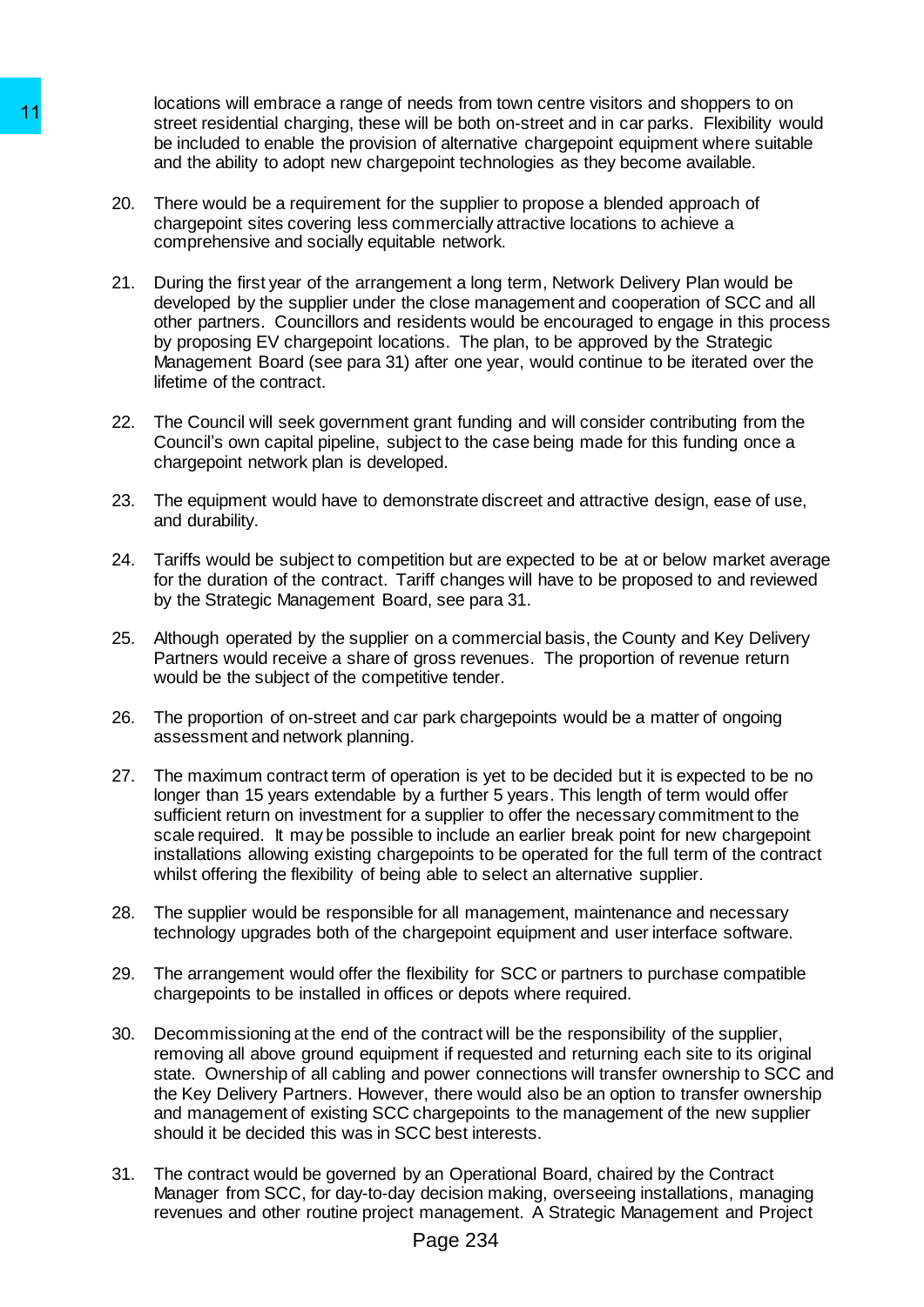Assurance Board, chaired by the Director of Infrastructure, Planning & Major Projects for SCC would be the senior management body with representatives from SCC, Key Delivery Partners and the supplier. It would be responsible for more strategic decisions such as approving the network plan and considering changes to tariffs. This would, in turn, report into the Surrey Infrastructure Programme Board, as established by Cabinet in October 2021 as a result of recommendations made in the Surrey Infrastructure Plan report.

# **RISK MANAGEMENT AND IMPLICATIONS:**

- 32. This approach offers a lower level of risk than other business models as the County's financial investment and therefore financial exposure is limited. However, the contract length of 15 years does present some risk as the circumstances of demand, technology and EV charging habits will likely change over the period of the contract, given the pace of change in EV technology and related infrastructure. This risk is mitigated in the following ways:
	- The supplier has a commercial interest in adapting to the developing situation and carefully managed by the Strategic Management Board should be able to react to such changes, such as changing demands or trends in technology.
	- Where the supplier declines to install in any given location the concession allows the council to then engage other service providers. The long-term nature of the partnership proposed is intended to offer the scale of installations that would support a blended approach of sites of differing commercial values.
	- All proposed locations would require the specific authorisation of the council and partners before installation.
	- The risks of operating costs, user demand, maintenance, technology advances will all sit with the supplier
- 33. There is also a risk that a supplier could cease to trade, the mitigation for which would be a contingency plan developed with the supplier for termination for default.

# **FINANCIAL AND VALUE FOR MONEY IMPLICATIONS**

- 34. The value of contract will depend on the nature of the contract, one option would be a concession which is valued on the total turnover of the supplier concessionaire generated over the duration of the contract, net of value added tax, as estimated by the contracting authority or utility, in consideration for the works and services which are the object of the concession contract and for the supplies incidental to such works and services, estimated to be in the region of £280m. Alternatively, if we call off from an existing framework agreement contract arrangement to deliver the same services with similar financial arrangements, the value would be based on the capital invested in the project which might be around £28m. The amount invested by the supplier and the amount the Council contributed would be the same in either instance. ection<br>and the measurements of models and the proposarion set of the measurements of the measurements of the models and the measurements of the measurement band states of the states of the states of the states of the state
- 35. For the majority of public chargepoint installations delivered through the proposed model, the arrangement will require no capital funding from Surrey or its partners. Where a commercial case is difficult to demonstrate, grant funding, for example, through the Government's On-Street Residential Chargepoint Scheme (ORCS) would be applied for and further applications would be made to any successor scheme offered by the Offices for Zero Emission Vehicles (OZEV).
- 36. Where such grant funding is not possible and particularly in the first few years of the contract, the Council will have the option of investing its own capital funds in order to achieve chargepoints in otherwise uneconomic locations to improve equitable access across the County. Capital funding would be restricted to the amounts allocated for that purpose in the Council's capital pipeline which currently stand at £5m across 2022-27.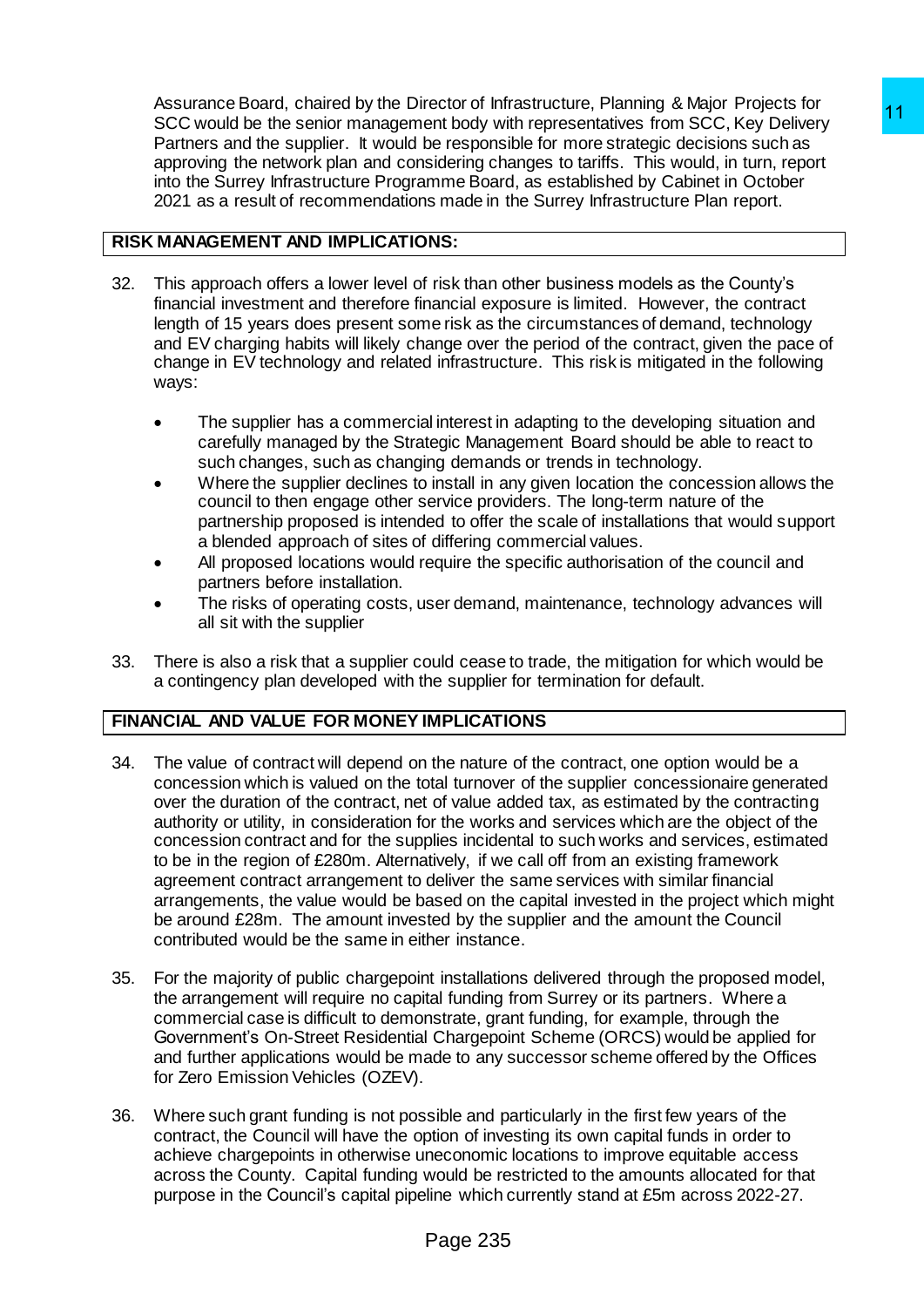- 37. The Council and Key Delivery Partners would receive a proportion of gross revenue from the delivery of the chargepoints, but it is difficult to predict at this stage the likely levels of this return. However, it is expected that the revenue received would cover the administration of the contract by the County and should provide additional funds that the County and its partners may choose to reinvest in the chargepoint network, or otherwise, as it wishes. As the EV transition gathers pace, revenue will increase as chargepoint numbers and utilisation of each charger grows.
- 38. Current policy is that parking fees would continue to be collected in EV bays on top of any tariff for charging. The changes in demand for EV and non EV bays may have some impact on parking revenues; however, this is difficult to predict. The Strategic Management Board would be responsible for monitoring of overall revenue impacts and would propose any necessary changes to policy to safeguard existing revenue streams.

# **SECTION 151 OFFICER COMMENTARY**

- 39. Although significant progress has been made over the last twelve months to improve the Council's financial position, the medium term financial outlook beyond 2021/22 remains uncertain. The public health crisis has resulted in increased costs which may not be fully funded. With uncertainty about the ongoing impact of this and no clarity on the extent to which both central and local funding sources might be affected in the medium term, our working assumption is that financial resources will continue to be constrained, as they have been for the majority of the past decade. This places an onus on the Council to continue to consider issues of financial sustainability as a priority in order to ensure stable provision of services in the medium term. 11<br>
The delivery of the chargepoins, but it is different<br>
the delivery of the charged points, but it is different<br>
the relation However, it is expected that the recommendation<br>
and inference and utilisation of each contrac
	- 40. The Section 151 Officer supports the recommended approach, which ensures that appropriate risks such as technology and demand are managed by the selected supplier. Further financial information will be provided following the procurement process and prior to a decision to proceed. This will include the extent to which the Council may need to support the installation of chargepoints through the capital programme and the Council's expected administration costs and its share of income, including any impact on existing parking revenues. These financial implications will be factored into the Medium Term Financial Strategy as necessary.

# **LEGAL IMPLICATIONS – MONITORING OFFICER**

- 41. Legal Services will assist and provide legal and procurement advice, as required, with this procurement to ensure that the Council complies with The Public Contracts Regulations 2015, as amended, or The Concession Contract Regulations 2016, as appropriate, and the Council's Procurement and Contract Standing Orders.
- 42. Legal Services will also advise on the contract and will make arrangements to have the contract executed by the parties.

## **EQUALITIES AND DIVERSITY**

43. The decision in this report does not have any equality impacts; however, an Equality Impact Assessment (EIA) will be undertaken as part of the contract.

# **OTHER IMPLICATIONS:**

44. The potential implications for the following council priorities and policy areas have been considered. Where the impact is potentially significant a summary of the issues is set out in detail below.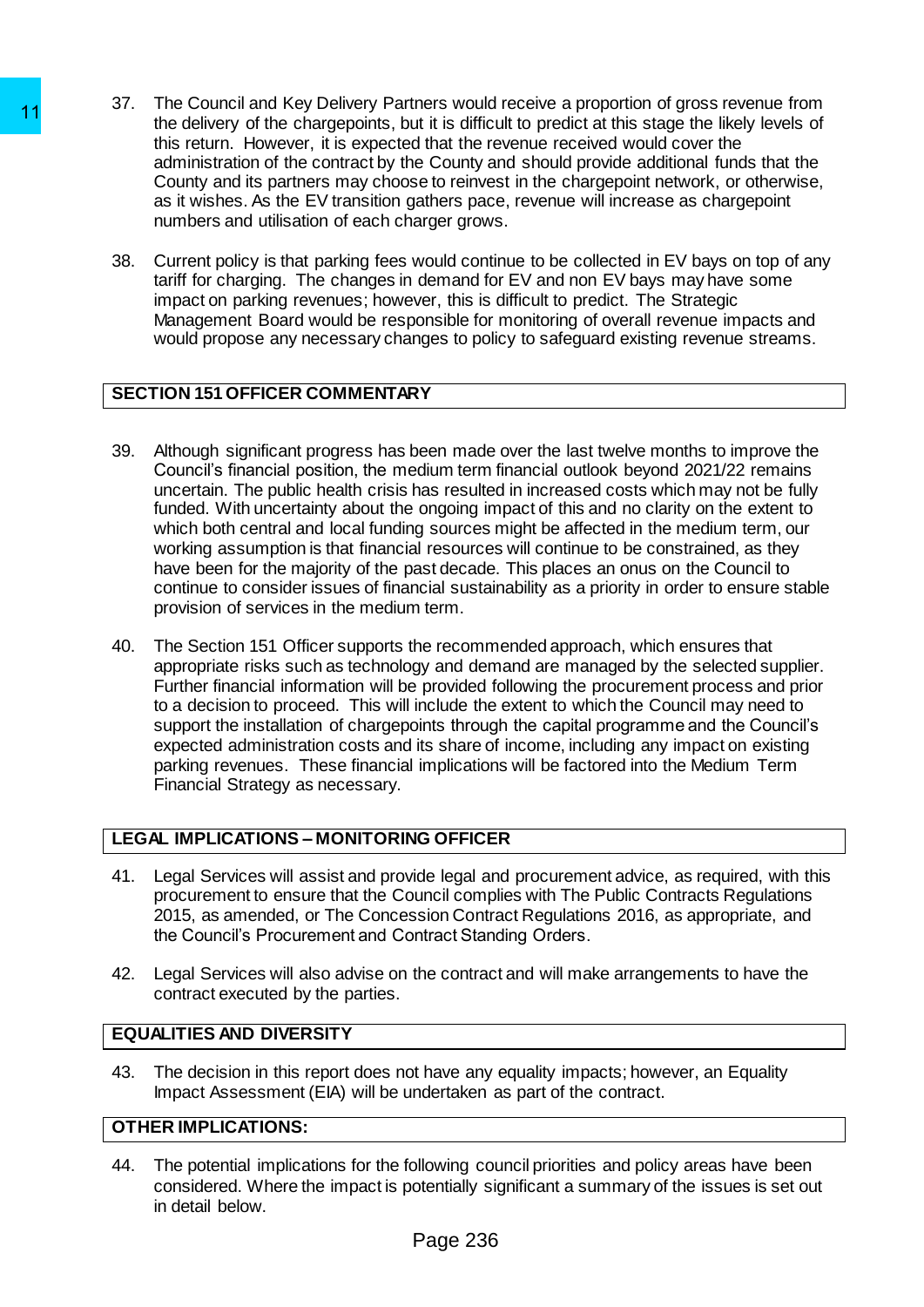| Area assessed:                                                                                 | <b>Direct Implications:</b>                                                                                                                                                                                                                                                                                                                                                                                                                                                                                                                                                                                                                                                                                                                                                                                                                                                                                                                                                                                                                                                                                                                                                                                                                                                                                                                                                                                                                                              |
|------------------------------------------------------------------------------------------------|--------------------------------------------------------------------------------------------------------------------------------------------------------------------------------------------------------------------------------------------------------------------------------------------------------------------------------------------------------------------------------------------------------------------------------------------------------------------------------------------------------------------------------------------------------------------------------------------------------------------------------------------------------------------------------------------------------------------------------------------------------------------------------------------------------------------------------------------------------------------------------------------------------------------------------------------------------------------------------------------------------------------------------------------------------------------------------------------------------------------------------------------------------------------------------------------------------------------------------------------------------------------------------------------------------------------------------------------------------------------------------------------------------------------------------------------------------------------------|
| Corporate Parenting/Looked After                                                               | No significant implications arising from this report                                                                                                                                                                                                                                                                                                                                                                                                                                                                                                                                                                                                                                                                                                                                                                                                                                                                                                                                                                                                                                                                                                                                                                                                                                                                                                                                                                                                                     |
| Children                                                                                       |                                                                                                                                                                                                                                                                                                                                                                                                                                                                                                                                                                                                                                                                                                                                                                                                                                                                                                                                                                                                                                                                                                                                                                                                                                                                                                                                                                                                                                                                          |
| Safeguarding responsibilities for<br>vulnerable children and adults                            | No significant implications arising from this report                                                                                                                                                                                                                                                                                                                                                                                                                                                                                                                                                                                                                                                                                                                                                                                                                                                                                                                                                                                                                                                                                                                                                                                                                                                                                                                                                                                                                     |
|                                                                                                |                                                                                                                                                                                                                                                                                                                                                                                                                                                                                                                                                                                                                                                                                                                                                                                                                                                                                                                                                                                                                                                                                                                                                                                                                                                                                                                                                                                                                                                                          |
| Compliance against net-zero<br>emissions target and future<br>climate compatibility/resilience | This roll out of EV chargepoints will make a<br>considerable contribution to the net zero emission<br>target as it will facilitate increased ownership of<br>electric vehicles including the release of<br>supressed demand where drivers in Surrey are<br>currently deterred from EV ownership due to lack<br>of access to convenient charging facilities. The<br>Transport sector in Surrey Contributes 41% of the<br>6.5 million Kt of carbon emissions in Surrey, the<br>climate change delivery plan has set targets to<br>reduce emissions by 16%-31% from private<br>vehicles, and 16-31% commercial goods vehicles<br>will need to be achieved by 2025. Using electric<br>vehicles for transport reduces about 78% of travel<br>emissions compared to using petrol or diesel<br>vehicles. Installation of EV charging stations in<br>Surrey will support the needed emissions<br>reductions for the transport sector. Installing the<br>charging points will lead to embodied carbon and<br>operation carbon which will be reduced through<br>working with the contractor to ensure the<br>construction phase minimises emissions and<br>explore greener sources of energy to supply the<br>charging points. At design, positioning and<br>implementation stage the charge points will be<br>future proofed to make sure they are not impacted<br>by expected climate change impacts like flooding<br>that would affect the functioning of the charge<br>points. |
| RONMENTAL SUSTAINABILITY IMPLICATIONS                                                          |                                                                                                                                                                                                                                                                                                                                                                                                                                                                                                                                                                                                                                                                                                                                                                                                                                                                                                                                                                                                                                                                                                                                                                                                                                                                                                                                                                                                                                                                          |
|                                                                                                | An Environmental Sustainability Assessment (ESA) will be undertaken for this contract.                                                                                                                                                                                                                                                                                                                                                                                                                                                                                                                                                                                                                                                                                                                                                                                                                                                                                                                                                                                                                                                                                                                                                                                                                                                                                                                                                                                   |
|                                                                                                |                                                                                                                                                                                                                                                                                                                                                                                                                                                                                                                                                                                                                                                                                                                                                                                                                                                                                                                                                                                                                                                                                                                                                                                                                                                                                                                                                                                                                                                                          |
| <b>IC HEALTH IMPLICATIONS</b>                                                                  |                                                                                                                                                                                                                                                                                                                                                                                                                                                                                                                                                                                                                                                                                                                                                                                                                                                                                                                                                                                                                                                                                                                                                                                                                                                                                                                                                                                                                                                                          |
| mproving air quality and reducing harmful pollutants.                                          | The recommendations put forward in this report will support and facilitate the transition for<br>residents from petrol and diesel vehicles to EVs, which will make a major contribution to                                                                                                                                                                                                                                                                                                                                                                                                                                                                                                                                                                                                                                                                                                                                                                                                                                                                                                                                                                                                                                                                                                                                                                                                                                                                               |
| <b>HAPPENS NEXT:</b>                                                                           |                                                                                                                                                                                                                                                                                                                                                                                                                                                                                                                                                                                                                                                                                                                                                                                                                                                                                                                                                                                                                                                                                                                                                                                                                                                                                                                                                                                                                                                                          |
| through the pilot phases.                                                                      | SCC will progress a procurement to put in place a long-term sole supplier arrangement.<br>Procurement activities will proceed immediately following the decision by Cabinet with the<br>ntention of an appointment by September 2022. Once the contract is in place, the roll-out<br>of EV chargepoints will commence building on the current roll-out being undertaken                                                                                                                                                                                                                                                                                                                                                                                                                                                                                                                                                                                                                                                                                                                                                                                                                                                                                                                                                                                                                                                                                                  |
|                                                                                                |                                                                                                                                                                                                                                                                                                                                                                                                                                                                                                                                                                                                                                                                                                                                                                                                                                                                                                                                                                                                                                                                                                                                                                                                                                                                                                                                                                                                                                                                          |
|                                                                                                |                                                                                                                                                                                                                                                                                                                                                                                                                                                                                                                                                                                                                                                                                                                                                                                                                                                                                                                                                                                                                                                                                                                                                                                                                                                                                                                                                                                                                                                                          |
|                                                                                                | Page 237                                                                                                                                                                                                                                                                                                                                                                                                                                                                                                                                                                                                                                                                                                                                                                                                                                                                                                                                                                                                                                                                                                                                                                                                                                                                                                                                                                                                                                                                 |

# **ENVIRONMENTAL SUSTAINABILITY IMPLICATIONS**

45. An Environmental Sustainability Assessment (ESA) will be undertaken for this contract.

# **PUBLIC HEALTH IMPLICATIONS**

46. The recommendations put forward in this report will support and facilitate the transition for residents from petrol and diesel vehicles to EVs, which will make a major contribution to improving air quality and reducing harmful pollutants.

# **WHAT HAPPENS NEXT:**

47. SCC will progress a procurement to put in place a long-term sole supplier arrangement. Procurement activities will proceed immediately following the decision by Cabinet with the intention of an appointment by September 2022. Once the contract is in place, the roll-out of EV chargepoints will commence building on the current roll-out being undertaken through the pilot phases.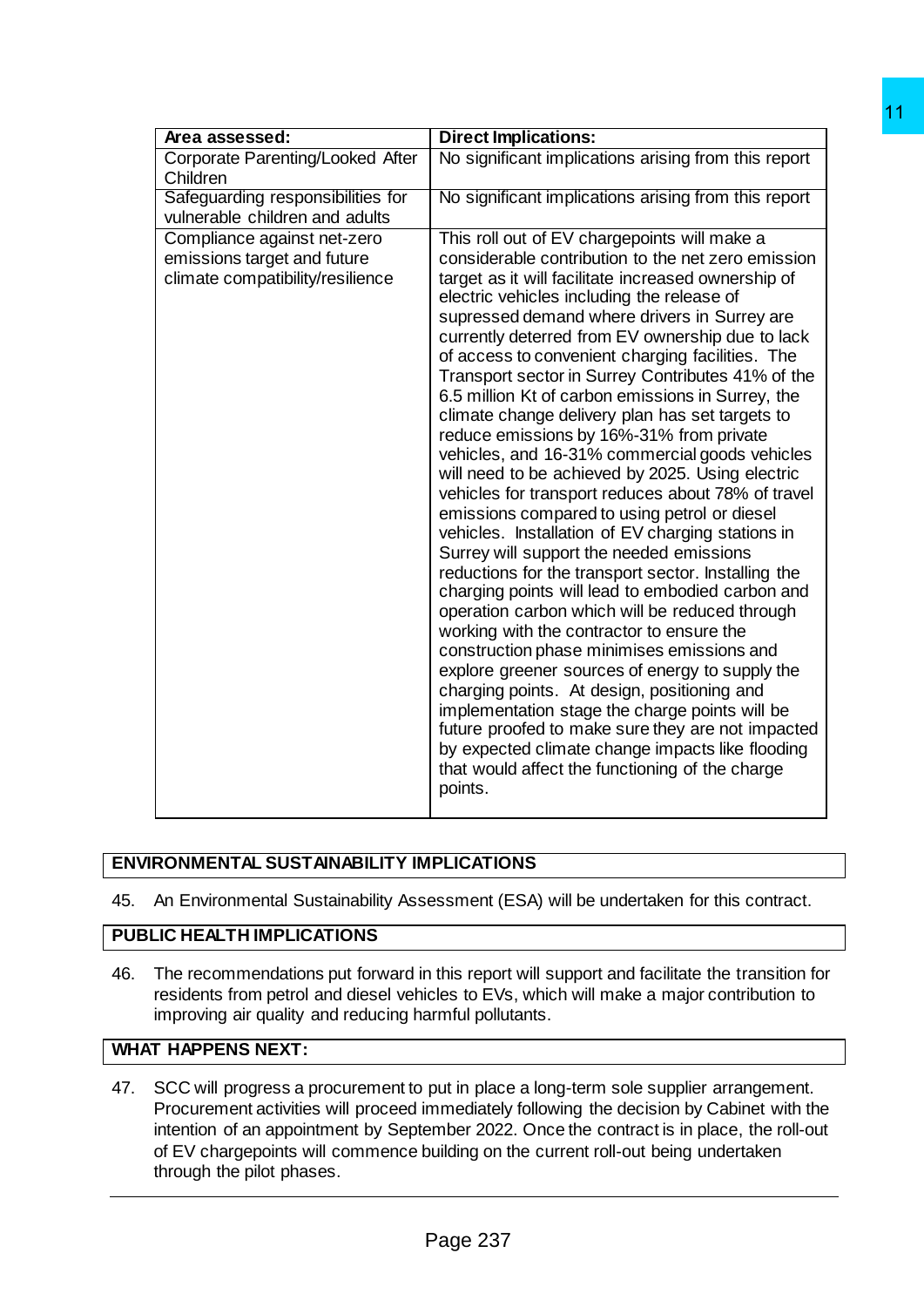## **Report contact:**

Lee Parker, Director of Infrastructure, Planning & Major Projects, ETI Directorate*,* 07816 089527, lee.parker@surreycc.gov.uk 11<br>Lee Parkier, Director of Infrastructure, Planning & M<br>
089527, lee, parker @surreycc.gov.uk<br>
Consulted:<br>
Mejor Project Board – 9<sup>th</sup> November 2021<br>
Districts & Borough Councils Surrey EV Forum – Jt<br> **Annexes:**<br>
Annexes:

## **Consulted:**

Major Project Board – 9<sup>th</sup> November 2021

Districts & Borough Councils Surrey EV Forum – July to Nov 2021

#### **Annexes:**

Annex 1: Strategic Options Appraisal

#### **Sources/background papers:**

Future Options Appraisal Workshop: Summary of Findings for Electric Vehicle Chargepoint Business Model – July 2021

Electric Vehicle Strategy – Surrey Transport Plan - 2018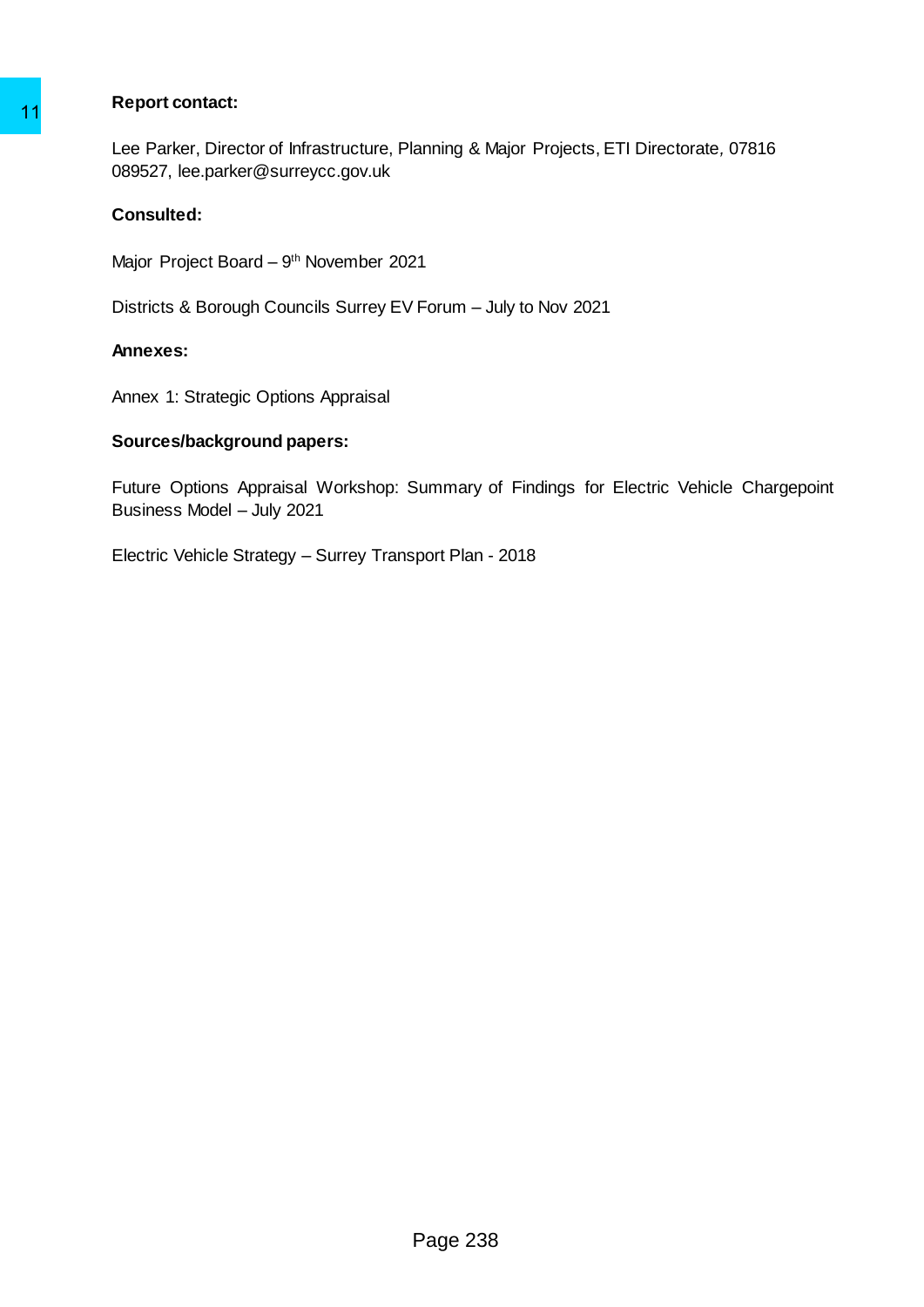# **Executive Summary**

| <b>Executive Summary</b>                 |                                                                                                                                                                                                                                                                                                                                                                                                                                                                                                                      |
|------------------------------------------|----------------------------------------------------------------------------------------------------------------------------------------------------------------------------------------------------------------------------------------------------------------------------------------------------------------------------------------------------------------------------------------------------------------------------------------------------------------------------------------------------------------------|
| <b>Title</b>                             | <b>Future Options Appraisal Workshop: Summary of Findings</b>                                                                                                                                                                                                                                                                                                                                                                                                                                                        |
| <b>Service Area</b>                      | <b>SCC Electric Vehicle Charging Programme</b>                                                                                                                                                                                                                                                                                                                                                                                                                                                                       |
| <b>Date</b>                              | <b>July 2021</b>                                                                                                                                                                                                                                                                                                                                                                                                                                                                                                     |
| Author                                   | Lee Redmond - Head of Contract & Commercial Advisory -<br><b>Orbis Procurement</b>                                                                                                                                                                                                                                                                                                                                                                                                                                   |
| <b>Document Version</b>                  | 1.6                                                                                                                                                                                                                                                                                                                                                                                                                                                                                                                  |
| <b>Distribution</b>                      |                                                                                                                                                                                                                                                                                                                                                                                                                                                                                                                      |
| pace at which industries are innovating. | The Electric Vehicle (EV) sector is evolving rapidly and the switch to and adoption of EVs for<br>both private and public use is set to grow significantly over the next decade. This is being<br>fuelled by ever increasing environmental pressures, the introduction of new regulations and the                                                                                                                                                                                                                    |
| as affordability and capability.         | The KPMG report of July 2020 helped to highlight the challenges faced in Surrey and began to<br>explore the business models that could underpin the future models of delivery. This report<br>seeks to assess each of those business models against SCC's strategic objectives and<br>measure how well each model scores against both attractiveness and achievability factors such                                                                                                                                  |
|                                          | Experience of existing service arrangements and political and cultural preferences can often<br>influence perceptions of future service delivery models. To mitigate against undue bias, the EV<br>Project Management Team along with other experienced stakeholders were asked to evaluate<br>the potential future service models for the establishment of an EV charging network. At these<br>workshops, participants were able to view potential arrangements more objectively.                                   |
|                                          | Why we use the Proving Strategy Formulation Framework                                                                                                                                                                                                                                                                                                                                                                                                                                                                |
| the authority.                           | Orbis Procurement and Proving Services (based at Cranfield University) are engaged in a<br>collaborative relationship underpinned by a commercial agreement. Proving has researched,<br>designed and developed a rigorous and comprehensive framework for the formulation of<br>effective strategies which Orbis Procurement are now able to adapt and deliver for the benefit of                                                                                                                                    |
|                                          | This report sets out some of the observations, conclusions and begins to rank the preferred<br>future delivery models identified through the Strategic Options Appraisal workshops.                                                                                                                                                                                                                                                                                                                                  |
| <b>Initial Results</b>                   |                                                                                                                                                                                                                                                                                                                                                                                                                                                                                                                      |
|                                          | The top ranked models overall, Part Funded Model (Business Model 2) using either single or<br>multiple providers achieved its position primarily through the ability to meet Strategic Drivers<br>and Attractiveness measures. There was a consensus that this option would improve provide<br>the flexibility of approach to best meet the changing needs and behaviours of residents whilst<br>retaining the appropriate level of control and potential for income generation.                                     |
| the contract specification.              | Achievability factors also scored well, indicating that this option is within the capability and<br>capacity of the authority to deliver well. However, within BM2, it was felt that having a single<br>provider could potentially reduce the ability to offer a wider portfolio of charging options. In<br>reality though, the difference between the scores for both these options is negligible and any<br>weaknesses in either model could probably be address by designing mitigating measures into<br>Page 239 |

# **Why we use the Proving Strategy Formulation Framework**

# **Initial Results**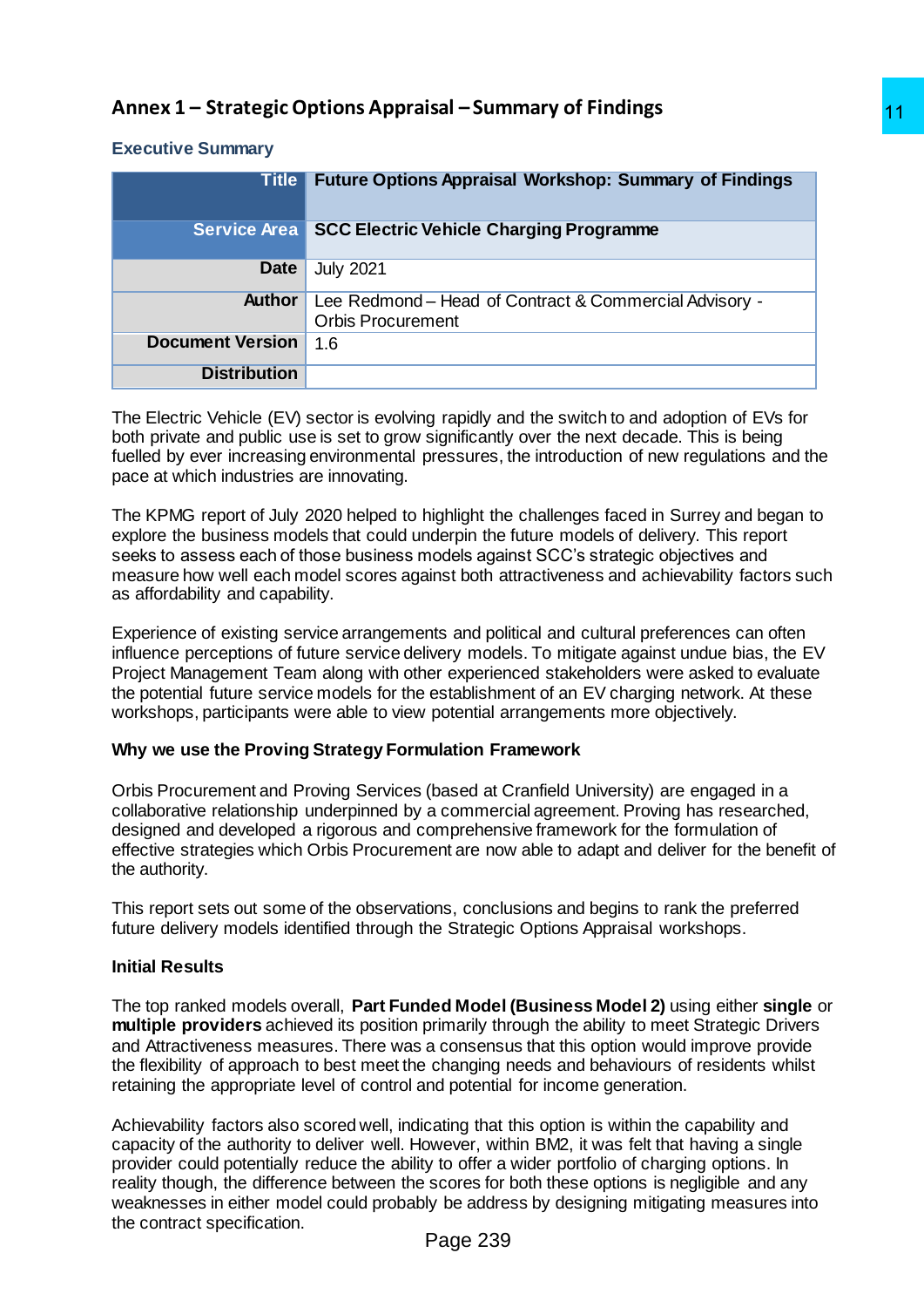With both options available under Business Model 2, the assumption was made that 'Part Funded' could mean obtaining a significant contribution through the On-Street Residential Chargepoint Scheme (ORCS) and so the authority may not be entirely committed to providing the capital funds itself. It is recognised though that the ongoing availability of this funding is in doubt and this could pose a future risk to delivery via this model.

The next most favoured model, **Fully Funded Model (Business Model 1)** using **multiple providers,** scored less well for Attractiveness (Value for Money) and Strategic Fit. The belief is that this approach, will reduce the level of control afforded to the authority due to all the funding being provided by the PSP. This could also lead to a less equitable spread of charging points in areas that appear to be less financially viable to a private provider.

Generally, Business Models 3 & 4 did not score well against Achievability and Strategic factors as the consensus of opinion was that the authority does not have the capability or capacity to own and manage a network of this nature, at least not yet. They did however score will against Attractiveness measures that centred around control over location and tariffs and the ability to decide its own strategy for the layout of the infrastructure. It was recognised though that whilst this looks attractive, this level of control comes at a significant cost, both to the level of capital funding required and the internal resources required to successfully deliver the programme. Business Model 0, named Laissez-Faire for this exercise is an interesting concept. This is an option that has been preferred by other authorities and did indeed score well against Achievability factors. This is not entirely surprising given that the authority would largely relinquish most of its control and would not be required to contribute towards funding. The issue with this model however is that it would not provide the level of control required or help the authority to meet its strategic objectives. 11 With both options available under Business Model Articled cold mean obtaining a significant contribution of the capping of the capping of the capping of the capping of the capping of the capping of the capping of the ca

Regardless of how each option scored and where it was ultimately ranked, these positions are based on where we believe the authority stands today on its strategic objectives on its ability or willingness to contribute towards the capital costs involved.

The recommendation of this report is that before a final decision is made, the authority should formally recognise and address these constraints and agree a final position. Once the position has been determined, we recommend that we re-assess the scoring in line with any changes to understand whether or not the position of each business model has changed.

It should also be noted that a model's ranking does not necessarily signpost towards a preferred option. In this exercise we are merely seeking to highlight the strengths, weaknesses, benefits and disbenefits of each option against a backdrop of our current position. With time, our position may change or it may be possible for us to introduce mitigating measures into the specification design and therefore some shortcomings of a particular model could be addressed and bring that model into play.

**Table 2** shows the relative position of the scores of all other options assessed.

## **Background & Approach**

The report commissioned by SCC and delivered by KPMG in July 2020 provides a detailed backdrop to this work and some of the specific challenges and risks associated with EV charging in Surrey from that report are highlighted below for reference and context;

| Cost                           | • Deployment of EV charging can come at significant cost<br>• Long term programmes are required to deliver a return on<br>investment |
|--------------------------------|--------------------------------------------------------------------------------------------------------------------------------------|
| <b>Risk of</b><br>obsolescence | • The long term nature of the project could mean technology is<br>superseded before paying for itself                                |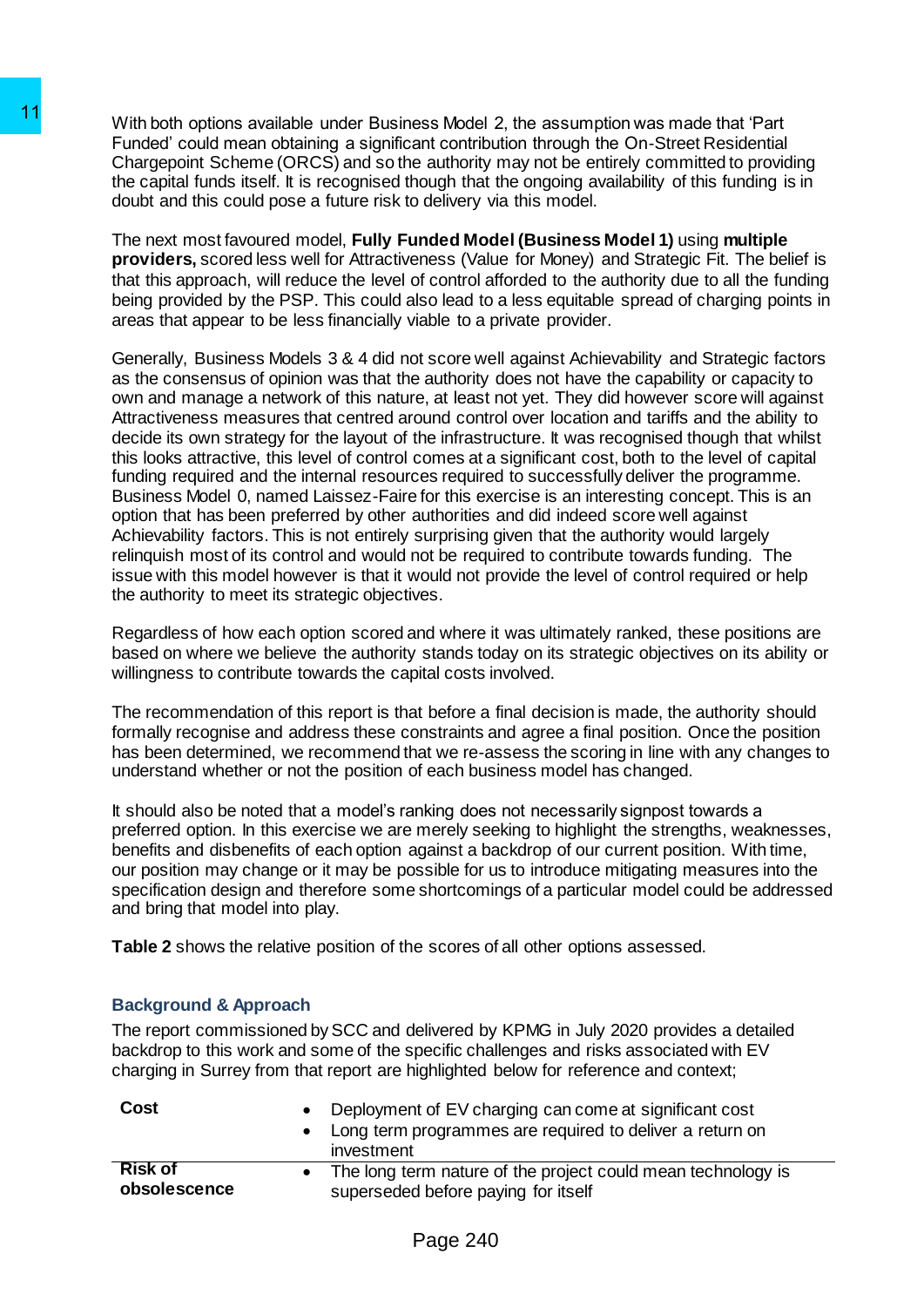|                                                 | Changing needs of users can make replacement of equipment<br>$\bullet$<br>costly                                            |
|-------------------------------------------------|-----------------------------------------------------------------------------------------------------------------------------|
| <b>Uncertainty of</b><br>charging<br>behaviours | The market is currently immature and future behaviours will<br>$\bullet$<br>evolve over time                                |
|                                                 | The portfolio of chargers (slow to rapid) may need to change over<br>$\bullet$<br>time to meet demand                       |
|                                                 | The influence of other commercial activities such as chargers in<br>$\bullet$<br>supermarkets will affect future strategies |
|                                                 | SCC will need to take a view now on future needs and design the<br>$\bullet$<br>network it thinks it will need              |

Orbis Procurement have been commissioned to support the EV Project Team to assess the benefits or otherwise of potential future delivery models. The findings will be used to inform, shape and accelerate plans for the new arrangements in readiness for the next step.

A clear understanding of the desired strategic outcomes and strategic constraints (prevailing policies and the overarching political programme) are essential in planning a future services' delivery model. This document describes the process undertaken and shares the outcomes, which can then be used to explore and develop a future strategy.

## **Scope and Methodology**

The scope of each future service delivery options review is captured in boxes 1 to 3 in Figure 1 below:

## **Figure 1: Future Service Delivery Options – Scope of Review**



The review was undertaken through a series of two workshops which considered the following:

 What are the strategic objectives the Service is seeking to deliver through its future service delivery model? (Before we can consider which service delivery option will best serve us in the future, we needed to have a clear understanding of what we will be trying to achieve).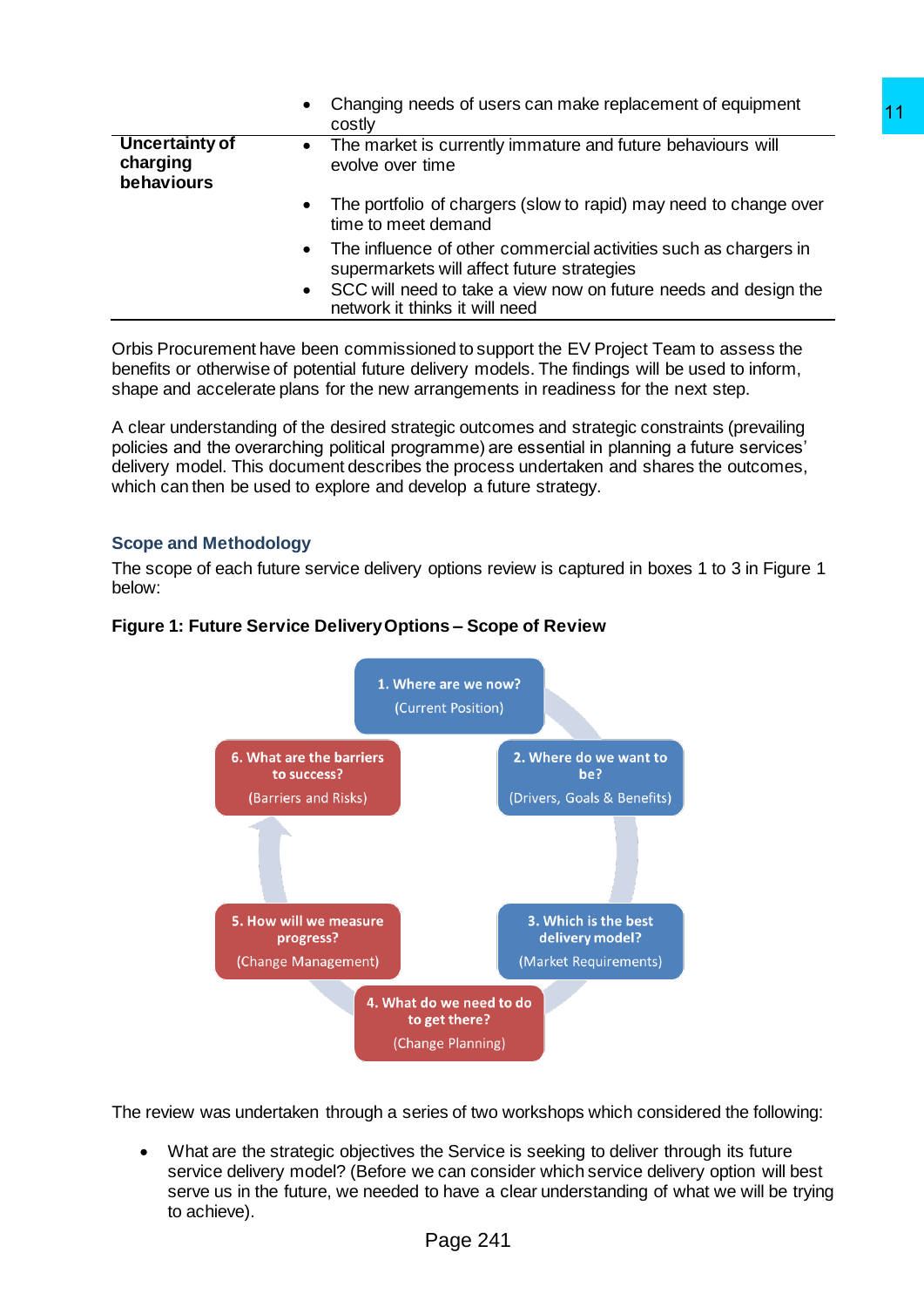- How might each potential delivery option contribute to the delivery of these strategic objectives?
- How attractive and achievable is each potential delivery option. See Appendix C for full definitions of Attractiveness and Achievability. (Using an options analysis toolkit to weight each factor under consideration and facilitate scoring and ranking.

The outcome of the above process was a provisional, ranked shortlist of potential future service delivery options which:

- Can be evolved as the procurement process develops and the scope and breadth of services to be encompassed becomes clearer.
- Helps to formulate a short list of options for full business case development.

| objectives?                                                                                                                   |                 |                 | <u>TIOW THIQHE CACH DOLCHINAL GENVELY ODIIOH CONTINUATE TO THE GENVELY OF THESE STRATEGI</u>                                                                                                                                                                                                                                                                                                |
|-------------------------------------------------------------------------------------------------------------------------------|-----------------|-----------------|---------------------------------------------------------------------------------------------------------------------------------------------------------------------------------------------------------------------------------------------------------------------------------------------------------------------------------------------------------------------------------------------|
|                                                                                                                               |                 |                 | How attractive and achievable is each potential delivery option. See Appendix C for<br>definitions of Attractiveness and Achievability. (Using an options analysis toolkit to<br>weight each factor under consideration and facilitate scoring and ranking.                                                                                                                                 |
| delivery options which:                                                                                                       |                 |                 | The outcome of the above process was a provisional, ranked shortlist of potential future se                                                                                                                                                                                                                                                                                                 |
| services to be encompassed becomes clearer.                                                                                   |                 |                 | Can be evolved as the procurement process develops and the scope and breadth of<br>Helps to formulate a short list of options for full business case development.                                                                                                                                                                                                                           |
| below.                                                                                                                        |                 |                 | The future service delivery options initially proposed for consideration are set out in Table                                                                                                                                                                                                                                                                                               |
| Table 1: Future Services Delivery Options Identified and Assessed                                                             |                 |                 |                                                                                                                                                                                                                                                                                                                                                                                             |
| <b>Option Family</b>                                                                                                          | #               | <b>In-Scope</b> | <b>Option Name</b>                                                                                                                                                                                                                                                                                                                                                                          |
| <b>Unfunded</b>                                                                                                               | <b>BMO</b>      | Proposed        | Laissez-faire                                                                                                                                                                                                                                                                                                                                                                               |
| <b>PSP Fully Funded</b>                                                                                                       | BM1             | Proposed        | <b>Single Provider</b>                                                                                                                                                                                                                                                                                                                                                                      |
|                                                                                                                               | BM <sub>1</sub> | Proposed        | <b>Multiple Providers</b>                                                                                                                                                                                                                                                                                                                                                                   |
| <b>PSP Part Funded</b>                                                                                                        | BM <sub>2</sub> | Proposed        | <b>Single Provider</b>                                                                                                                                                                                                                                                                                                                                                                      |
|                                                                                                                               | BM <sub>2</sub> | Proposed        | <b>Multiple Providers</b>                                                                                                                                                                                                                                                                                                                                                                   |
| <b>Council Owned / PSP</b><br><b>Operated</b>                                                                                 | BM <sub>3</sub> | Proposed        | <b>Outsourced Contract</b>                                                                                                                                                                                                                                                                                                                                                                  |
| <b>Council Owned &amp;</b>                                                                                                    |                 |                 |                                                                                                                                                                                                                                                                                                                                                                                             |
| <b>Operated</b>                                                                                                               | BM4             | Proposed        | <b>Insourced Service</b>                                                                                                                                                                                                                                                                                                                                                                    |
| out in Appendices B to C.<br><b>EV Programme - Strategic Drivers</b>                                                          |                 |                 | On completion of the scoring exercise, the EV Project Team, via this report, are provided v<br>provisional ranking of potential service delivery options which will help form a short list of<br>options for further investigation. These rankings can be found in Table 3 and the detailed<br>methodology, toolset, option definitions and scoring guidance underpinning each review are   |
| finances, capacity and competence and technology constraints). Strategies that are<br>undeliverable quickly lose credibility. |                 |                 | A common problem when formulating a new strategy, is trying to address too many issues<br>simultaneously or setting unrealistic targets in context of the strategic constraints (including                                                                                                                                                                                                  |
| and affordable solution can be implemented.                                                                                   |                 |                 | To avoid strategic hallucination, it is important to focus on drivers and goals where a pragn                                                                                                                                                                                                                                                                                               |
| Strategic drivers for the EV Project Team proposed for this review are designed to address                                    |                 |                 |                                                                                                                                                                                                                                                                                                                                                                                             |
| market entrants is also a key consideration.                                                                                  |                 |                 | range of challenges including meeting the future needs of residents, protection from financ<br>risk or technological obsolescence, striking the right balance of control and alignment with<br>existing organisational strategies. The need for collaboration between public and private so<br>partners and the imperative of capitalising on new technologies and the interest of potentia |

## **Table 1: Future Services Delivery Options Identified and Assessed**

On completion of the scoring exercise, the EV Project Team, via this report, are provided with a provisional ranking of potential service delivery options which will help form a short list of options for further investigation. These rankings can be found in **Table 3** and the detailed methodology, toolset, option definitions and scoring guidance underpinning each review are set out in **Appendices B to C**.

# **EV Programme – Strategic Drivers**

To avoid strategic hallucination, it is important to focus on drivers and goals where a pragmatic and affordable solution can be implemented.

Strategic drivers for the EV Project Team proposed for this review are designed to address range of challenges including meeting the future needs of residents, protection from financial risk or technological obsolescence, striking the right balance of control and alignment with existing organisational strategies. The need for collaboration between public and private sector partners and the imperative of capitalising on new technologies and the interest of potential new market entrants is also a key consideration.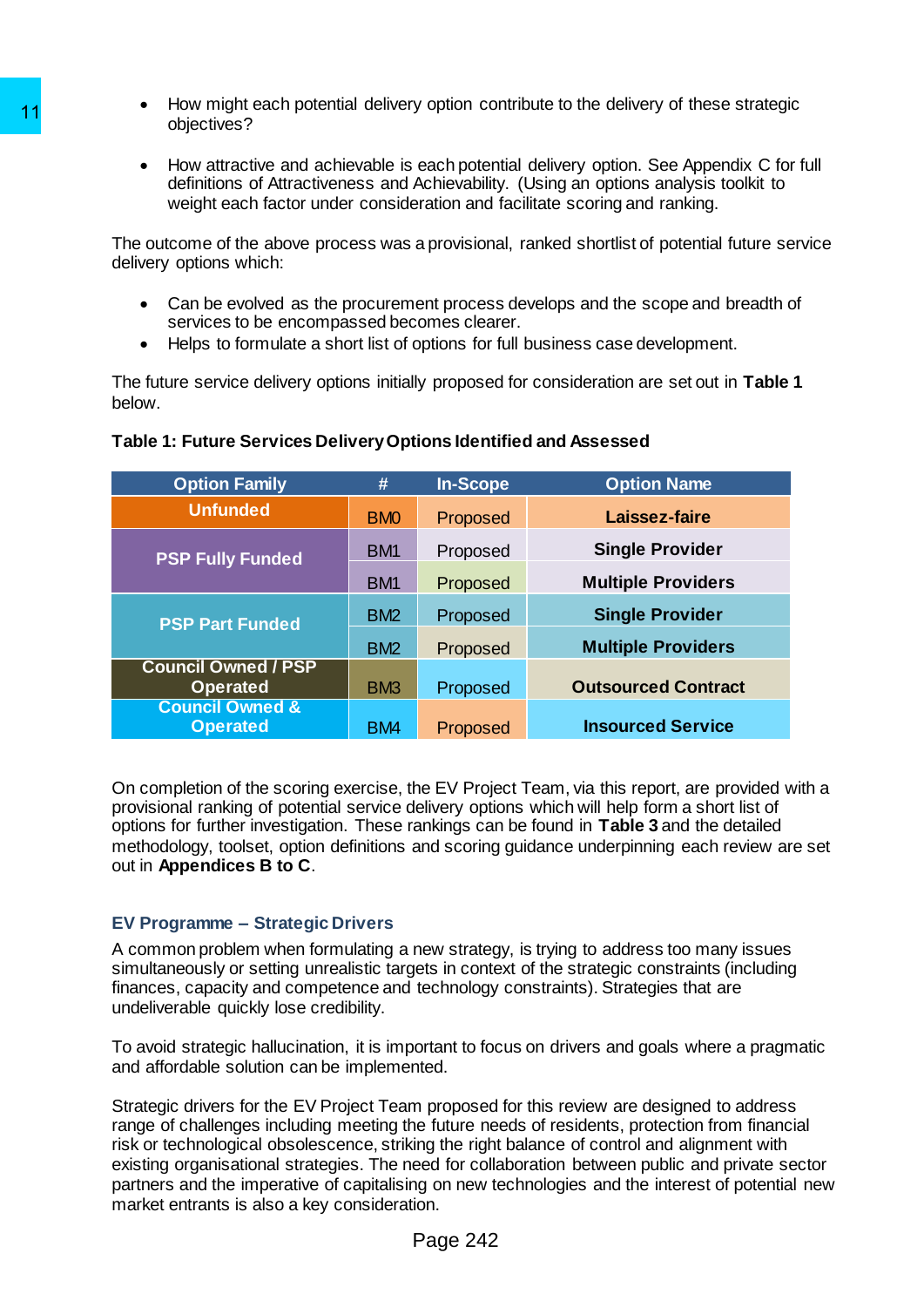The agreed strategic objectives and drivers for the purposes of this review are below.

## **Strategic Objectives**

- Meet the council's target of 10,000 charge points county wide
- Flexibility to meet wider charging location objectives by attracting other contracting authorities to participate
- Meet the need for full range of charging options to meet demand (e.g. Slow to rapid chargers)
- Alignment with Climate Change Strategy
- Does this model present the authority with a higher or lower investment risk?
- Does this model help to protect against technology and infrastructure obsolescence?
- Does this model ensure consistency of equipment and software operating systems?
- Does this model meet the current ambitions for the authority to retain control relative to the investment?

## **Future Service Delivery Options – Ranking and Preferences**

## **Table 2: Ranking: Overall, Strategic Fit, Attractiveness, Achievability**

| <b>Strategic Objectives</b><br>Meet the council's target of 10,000 charge points county wide<br>$\bullet$<br>Flexibility to meet wider charging location objectives by attracting other contracting<br>$\bullet$<br>authorities to participate<br>Meet the need for full range of charging options to meet demand (e.g. Slow to rapid<br>$\bullet$<br>chargers)<br>Alignment with Climate Change Strategy<br>$\bullet$<br>Does this model present the authority with a higher or lower investment risk?<br>$\bullet$<br>Does this model help to protect against technology and infrastructure obsolescence?<br>$\bullet$<br>Does this model ensure consistency of equipment and software operating systems?<br>٠<br>Does this model meet the current ambitions for the authority to retain control relative to<br>the investment?<br>Attractiveness |
|-----------------------------------------------------------------------------------------------------------------------------------------------------------------------------------------------------------------------------------------------------------------------------------------------------------------------------------------------------------------------------------------------------------------------------------------------------------------------------------------------------------------------------------------------------------------------------------------------------------------------------------------------------------------------------------------------------------------------------------------------------------------------------------------------------------------------------------------------------|
|                                                                                                                                                                                                                                                                                                                                                                                                                                                                                                                                                                                                                                                                                                                                                                                                                                                     |
| <b>Future Service Delivery Options - Ranking and Preferences</b><br>The EV Project Team along with a variety of key stakeholders completed a comprehensive<br>evaluation of the relative benefits of each service delivery model with a fully documented<br>rationale, using the tools and approach described in Section 3 of this report.<br>The aggregated, summary outcomes, are illustrated in Table 2 and Table 3 below.<br>Table 2: Ranking: Overall, Strategic Fit, Attractiveness, Achievability                                                                                                                                                                                                                                                                                                                                            |
|                                                                                                                                                                                                                                                                                                                                                                                                                                                                                                                                                                                                                                                                                                                                                                                                                                                     |
|                                                                                                                                                                                                                                                                                                                                                                                                                                                                                                                                                                                                                                                                                                                                                                                                                                                     |
| Achievability<br>Strategic Fit<br>Overall                                                                                                                                                                                                                                                                                                                                                                                                                                                                                                                                                                                                                                                                                                                                                                                                           |
| <b>Service Delivery Option</b>                                                                                                                                                                                                                                                                                                                                                                                                                                                                                                                                                                                                                                                                                                                                                                                                                      |
| 5<br>$\overline{1}$<br>$6\phantom{1}6$<br>$6\phantom{1}$<br>Unfunded - Laissez-faire<br>$\overline{2}$                                                                                                                                                                                                                                                                                                                                                                                                                                                                                                                                                                                                                                                                                                                                              |
| $\overline{2}$<br>PSP Fully Funded - Single Provider<br>$\overline{4}$<br>5<br>$\overline{1}$<br>$\overline{6}$<br>PSP Fully Funded - Multiple Providers<br>3<br>$\overline{\mathbf{4}}$                                                                                                                                                                                                                                                                                                                                                                                                                                                                                                                                                                                                                                                            |
| PSP Part Funded - Single Provider<br>2<br>3<br>$\overline{2}$<br>3                                                                                                                                                                                                                                                                                                                                                                                                                                                                                                                                                                                                                                                                                                                                                                                  |
| PSP Part Funded - Multiple Providers<br>$\mathbf{1}$<br>$\mathbf{1}$<br>5<br>$\overline{a}$                                                                                                                                                                                                                                                                                                                                                                                                                                                                                                                                                                                                                                                                                                                                                         |
| Council Owned / PSP Operated - Outsourced Contra<br>5<br>3<br>$\mathbf{1}$<br>6                                                                                                                                                                                                                                                                                                                                                                                                                                                                                                                                                                                                                                                                                                                                                                     |
| Council Owned & Operated - Insourced Service<br>$\overline{7}$<br>4<br>$\overline{2}$<br>$\overline{7}$                                                                                                                                                                                                                                                                                                                                                                                                                                                                                                                                                                                                                                                                                                                                             |